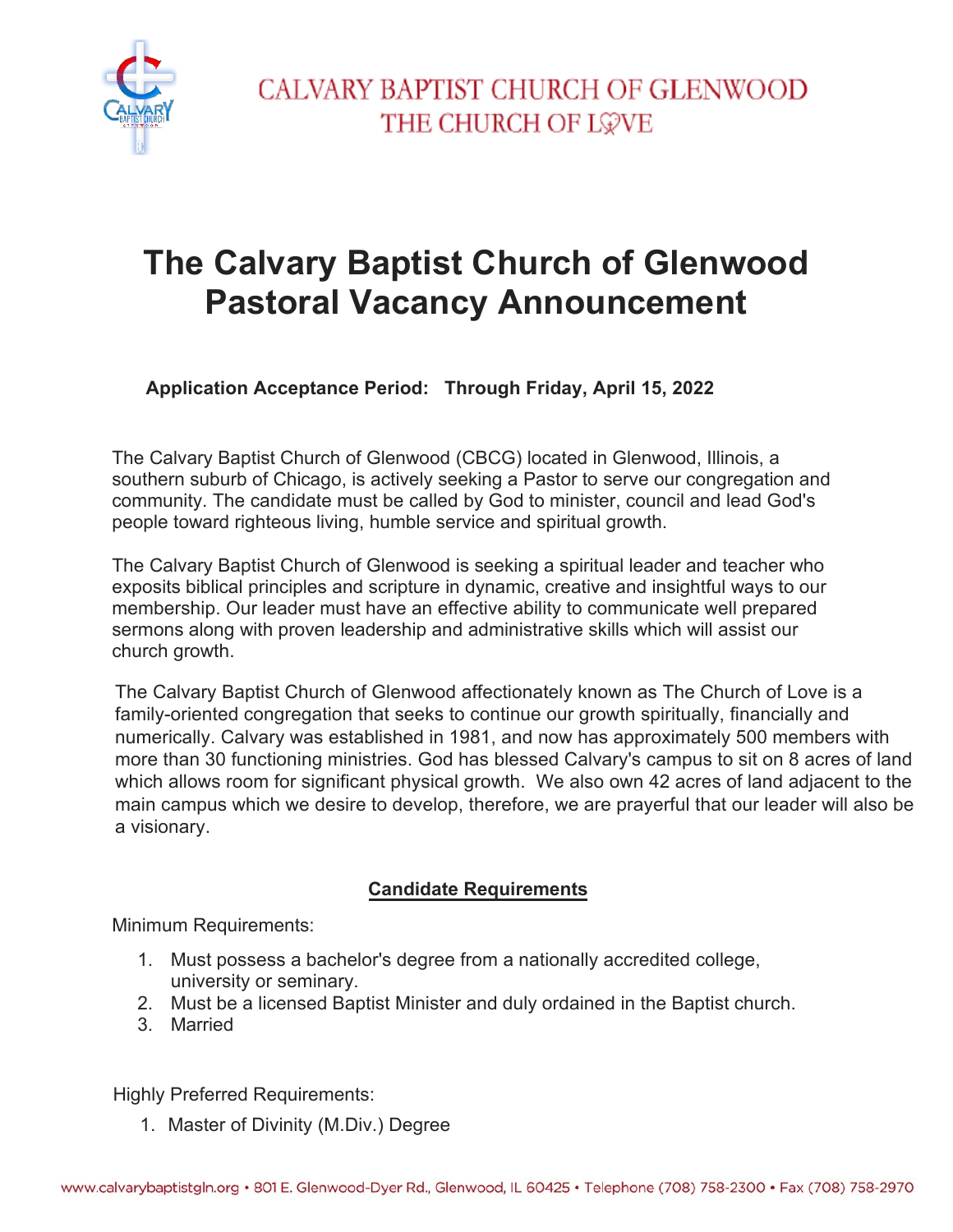#### **Abilities**

- Must evidence a love for people and solid preaching, teaching, communication and administrative skills.
- Born-again baptized believer who loves the Lord, is spirit filled, energetic, enthusiastic and dynamic.
- Must have a sound knowledge of the Baptist doctrine and Articles of Faith as well as be an effective communicator with the ability to teach sound doctrine and effectively preach God's Word.
- Ability to teach, preach and apply God's Word by communicating the Gospel in a way that connects with our congregation and relates biblical principals to the lives of all age groups.
- Strong interpersonal skills that foster a spirit of inclusion and love for all people.
- Demonstrated experience in conflict resolution, team building and community activism.
- Must be committed to church growth/development and membership retention.
- Exceptional oral and written communication skills.
- Must be proficient in the use of modern technology to enhance education and outreach.
- Must demonstrate an intergenerational approach to spiritual and congregational growth.

#### **Duties & Responsibilities (include but not limited to)**

- 1. The Pastor shall direct the order of worship services of the church as set forth in the bylaws of Calvary. The Pastor shall officiate and participate in the regularly scheduled weekly Spiritual Enrichment Hour.
- 2. Provide pastoral care and visit members who are seriously ill, in the hospital or in crisis and to make calls on shut-ins. Organize and supervise a pastoral care program to see to the pastoral needs of the congregation.
- 3. Participate regularly in his own Continuing Education.
- 4. Develop and facilitate implementation of a plan for church growth both spiritually and numerically.
- 5. Supervise and provide direction to all Ministry Leaders and Ministry Staff of Calvary.
- 6. The Pastor shall be a Tither and shall encourage tithing and sacrificial giving as God's method of financially supporting His church as taught in Malachi 3:8-10.
- 7. Must be able to establish and maintain regular office hours sufficient to minister to the church membership.
- 8. The Pastor shall be the spiritual and administrative leader of Calvary and shall work in a cooperative spirit with the Deacon Ministry and Trustee Ministry.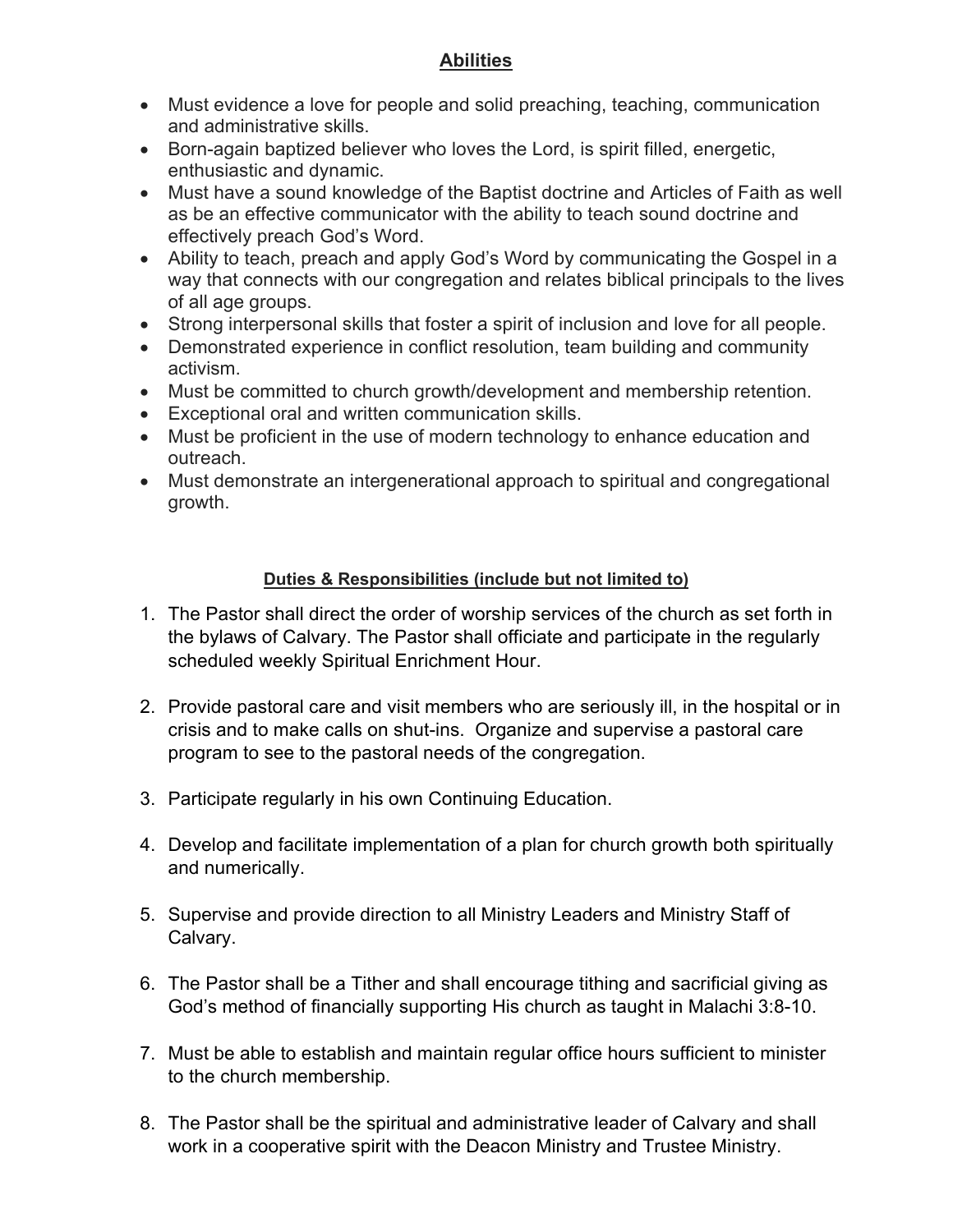

# **Job Application Checklist**

**Please submit your candidate package by: CERTIFIED MAIL – RETURN RECEIPT**

Final candidates will be notified and asked to provide additional information as needed later in the selection process. Final candidates must consent to reference checks, a criminal history background check, drug screening test, and a credit/financial history review (performed through an outside agency to ensure complete confidentiality).

**Candidate packages must be typed. Packages postmarked after Midnight, \_\_\_\_\_\_\_\_\_\_\_\_ – WILL NOT BE CONSIDERED.** 

| <b>MAIL PACKAGES TO:</b><br><b>Calvary Baptist Church of Glenwood</b><br>c/o Pastoral Search Committee<br>801 East Glenwood Dyer Rd<br>Glenwood, IL 60425                                                                                                                                  |
|--------------------------------------------------------------------------------------------------------------------------------------------------------------------------------------------------------------------------------------------------------------------------------------------|
| A completed and signed Job Application Form                                                                                                                                                                                                                                                |
| A completed and signed Job Application Supplemental Form                                                                                                                                                                                                                                   |
| <b>A signed Application Checklist</b>                                                                                                                                                                                                                                                      |
| Cover Letter (maximum one (1) page, Times New Roman size 12 font)                                                                                                                                                                                                                          |
| Resume (maximum four (4) pages, Times New Roman size 12 font, addressing each of the position's<br>responsibilities and duties)                                                                                                                                                            |
| Three (3) Letters of Reference (letters must have prepared within the last 30-days and<br>have original signatures)                                                                                                                                                                        |
| Copy of College/University transcript(s)                                                                                                                                                                                                                                                   |
| <b>Copy of Ordination Certificate</b>                                                                                                                                                                                                                                                      |
| CD or DVD of sermon (high-quality, HD preferred)                                                                                                                                                                                                                                           |
| Current Color Photograph (no larger than 5x7 - professional headshot preferred)                                                                                                                                                                                                            |
| Final candidates must consent to reference checks, a criminal history background check, drug screening<br>test, and a credit/financial history review (performed through an outside agency to ensure complete<br>confidentiality).                                                         |
| This checklist is provided to help you to be certain you have attached all required application information.<br>By signing below, I acknowledge and understand that the document and information provided in this<br>application package is accurate and true to the best of my knowledge. |
| <b>Printed Applicant Name:</b>                                                                                                                                                                                                                                                             |
| <b>Applicant Signature:</b><br>Date:                                                                                                                                                                                                                                                       |
| All information presented will be treated as CONFIDENTIAL.<br>For additional information or questions, please submit your request in writing to the Pastoral Search<br>Committee, c/o Calvary Baptist Church of Glenwood at the above address.<br>NO DUONE CALLE DI EACE                   |

**NO PHONE CALLS PLEASE**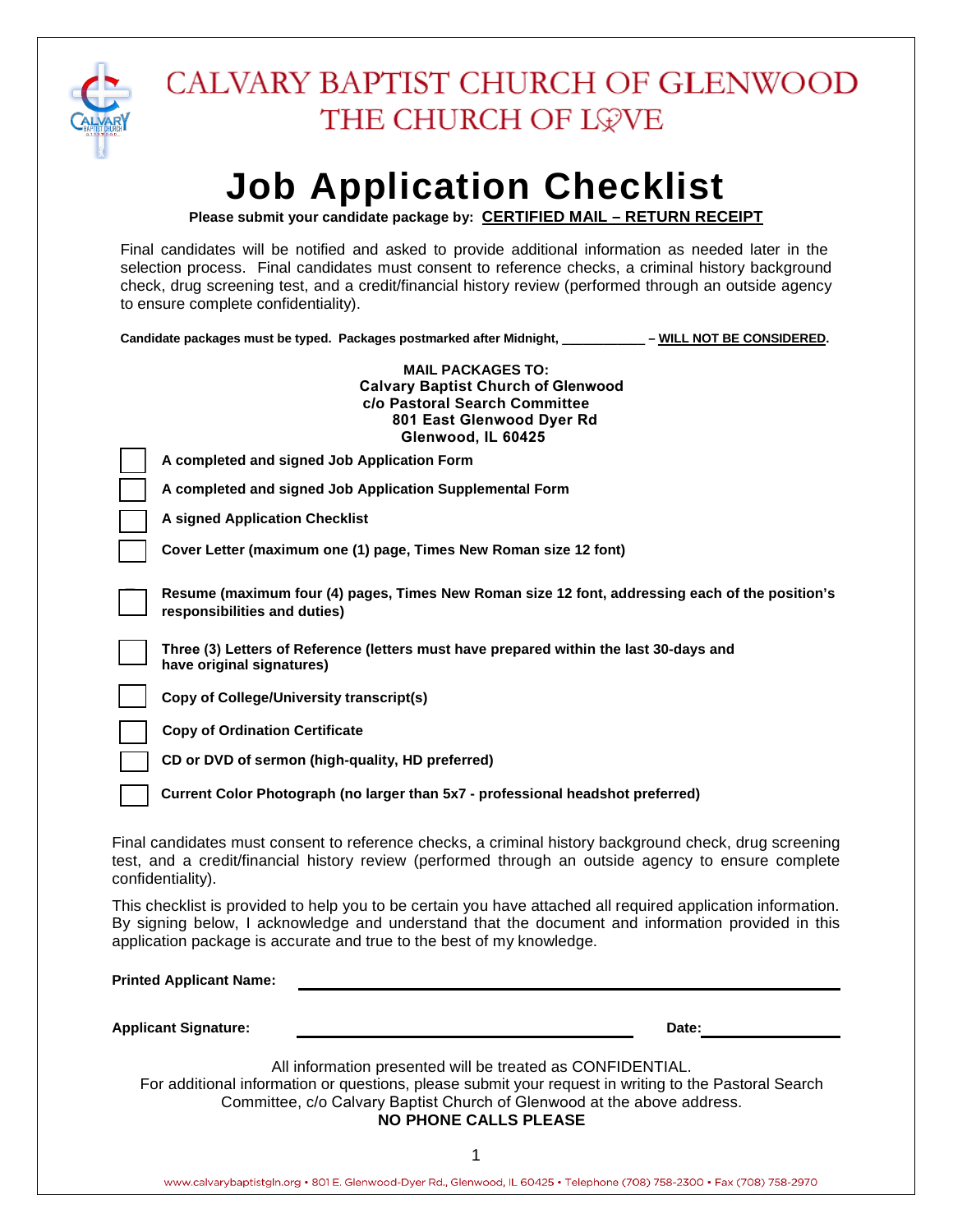

### CALVARY BAPTIST CHURCH OF GLENWOOD THE CHURCH OF LOVE

## **Job Application**

Calvary Baptist Church of Glenwood is an equal opportunity employer. This application will not be used for limiting or excluding any applicant from consideration for employment on a basis prohibited by local, state, or federal law. Should an applicant need reasonable accommodation in the application process, he or she should contact a CBCG representative. CBCG complies with the Americans with Disabilities Act (ADA) and considers reasonable accommodation measures that may be necessary for eligible applicants/employees to perform essential functions.

| Please fill out all the sections below: |  |
|-----------------------------------------|--|
|-----------------------------------------|--|

| <b>Applicant Information</b>            |                                                                             |           |       |                                                |                        |
|-----------------------------------------|-----------------------------------------------------------------------------|-----------|-------|------------------------------------------------|------------------------|
| Applicant Name:                         |                                                                             |           |       |                                                |                        |
|                                         | Last                                                                        | First     |       | M.I.                                           |                        |
| Address:                                |                                                                             |           |       |                                                |                        |
|                                         | <b>Street Address</b>                                                       |           |       |                                                | Apartment/Unit #       |
|                                         | City                                                                        |           |       | <b>State</b>                                   | ZIP Code               |
| Telephone Number:                       |                                                                             |           | Email |                                                |                        |
| Date of Application:                    |                                                                             |           |       |                                                |                        |
|                                         | <b>Employment Position Information</b>                                      |           |       |                                                |                        |
| Position(s) Applied for:                |                                                                             |           |       |                                                |                        |
| How did you hear about this position?   |                                                                             |           |       |                                                |                        |
| hired?                                  | On what date can you start working if you are                               |           |       | Salary Desired:                                |                        |
| <b>Personal Information</b>             |                                                                             |           |       |                                                |                        |
| Are you a citizen of the United States? |                                                                             | Yes<br>No |       | If no, are you authorized to work in the U.S.? | Yes<br><u>No</u>       |
|                                         | What document can you provide as proof of citizenship or legal status?      |           |       |                                                |                        |
|                                         | Will you consent to a mandatory controlled substance test?                  |           |       |                                                | Yes<br>No<br>No<br>Yes |
|                                         | Do you have any condition which would require job accommodations?           |           |       |                                                |                        |
|                                         | If yes, please describe accommodations required below.                      |           |       |                                                |                        |
|                                         |                                                                             |           |       |                                                | No<br>Yes              |
|                                         | Have you ever been convicted of a criminal offense (felony or misdemeanor)? |           |       |                                                |                        |

If yes, please state the nature of the crime(s), when and where convicted and disposition of the case: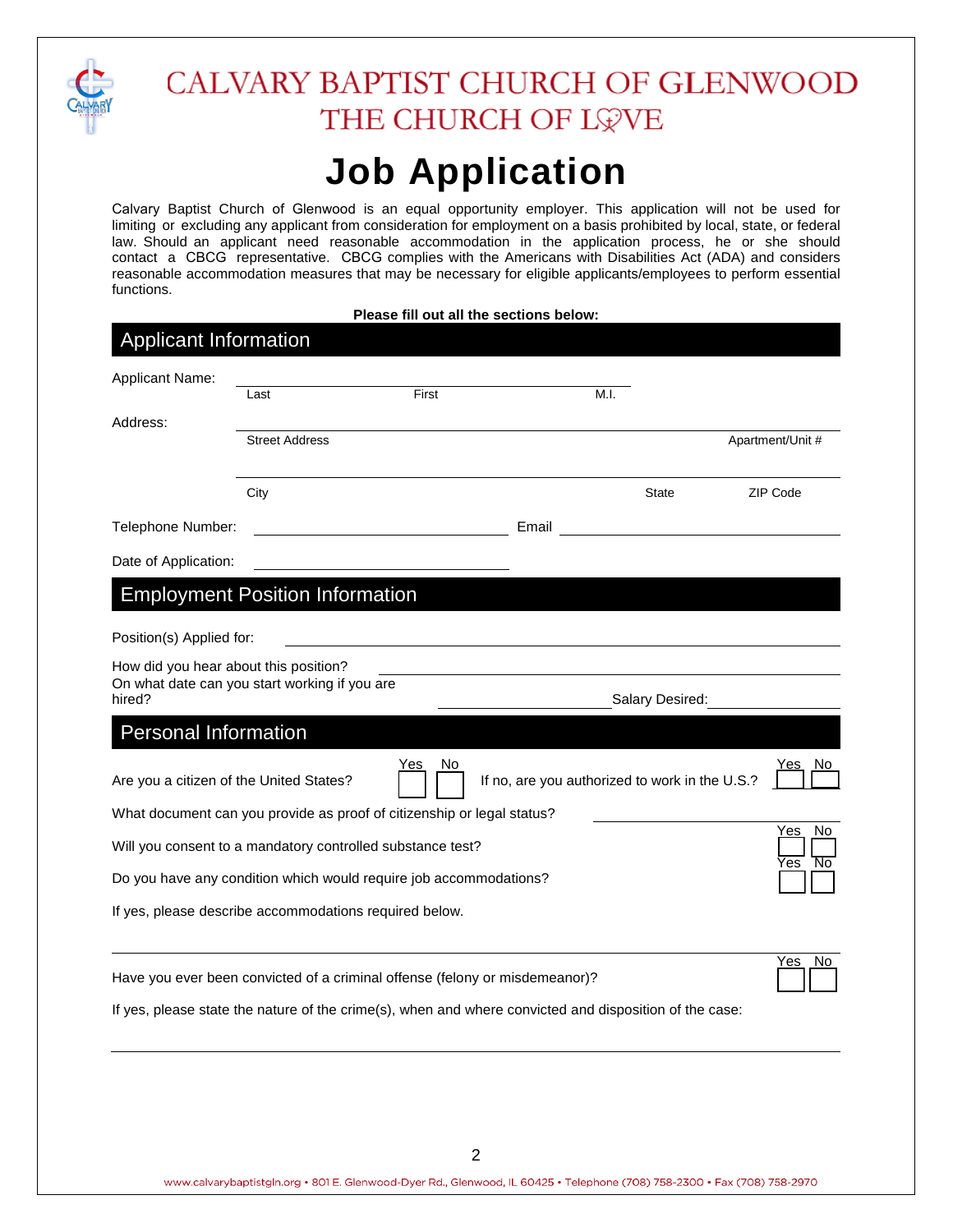

### CALVARY BAPTIST CHURCH OF GLENWOOD THE CHURCH OF L\VE

Applicant Name: Date: Date: Date: Date: Date: Date: Date: Date: Date: Date: Date: Date: Date: Date: Date: Date: Date: Date: Date: Date: Date: Date: Date: Date: Date: Date: Date: Date: Date: Date: Date: Date: Date: Date: Da

#### Job Skills/Qualifications

Please list below the skills and qualifications you possess for the position for which you are applying:

### Education and Training

| High School:                                                                                                                                                                                                                   |                                                                                                                | City:                                                           |                                         | State:                                                                                                                                                                                                                         |
|--------------------------------------------------------------------------------------------------------------------------------------------------------------------------------------------------------------------------------|----------------------------------------------------------------------------------------------------------------|-----------------------------------------------------------------|-----------------------------------------|--------------------------------------------------------------------------------------------------------------------------------------------------------------------------------------------------------------------------------|
| From: The contract of the contract of the contract of the contract of the contract of the contract of the contract of the contract of the contract of the contract of the contract of the contract of the contract of the cont |                                                                                                                | To: Did you graduate?                                           | No<br>Yes.                              | Diploma: <b>Diploma</b>                                                                                                                                                                                                        |
| College:                                                                                                                                                                                                                       |                                                                                                                | City:                                                           |                                         | State:                                                                                                                                                                                                                         |
| From:                                                                                                                                                                                                                          | To:                                                                                                            | Did you graduate?                                               | No<br>Yes<br>Diploma:                   |                                                                                                                                                                                                                                |
| College:                                                                                                                                                                                                                       |                                                                                                                | City:<br><u> 1989 - Jan Bernard Bernard, brittisk politik (</u> |                                         | State:                                                                                                                                                                                                                         |
| From:                                                                                                                                                                                                                          | To: $\qquad \qquad \qquad$                                                                                     | Did you graduate?                                               | Yes<br>No<br>Diploma:                   |                                                                                                                                                                                                                                |
| College:                                                                                                                                                                                                                       |                                                                                                                | City:                                                           | <u> 1980 - Johann Barbara, martxa a</u> | State:                                                                                                                                                                                                                         |
| From:                                                                                                                                                                                                                          | To: $\qquad \qquad \qquad$                                                                                     | Did you graduate?                                               | No<br>Yes                               | Diploma:                                                                                                                                                                                                                       |
| Vocational<br>School/Specialized<br>training:                                                                                                                                                                                  |                                                                                                                | City:                                                           |                                         | State:                                                                                                                                                                                                                         |
| From:                                                                                                                                                                                                                          | To: and the state of the state of the state of the state of the state of the state of the state of the state o | Did you graduate?                                               | No.<br>Yes                              | Diploma: and the control of the control of the control of the control of the control of the control of the control of the control of the control of the control of the control of the control of the control of the control of |
|                                                                                                                                                                                                                                |                                                                                                                |                                                                 |                                         |                                                                                                                                                                                                                                |
|                                                                                                                                                                                                                                |                                                                                                                |                                                                 |                                         |                                                                                                                                                                                                                                |
|                                                                                                                                                                                                                                |                                                                                                                | 3                                                               |                                         |                                                                                                                                                                                                                                |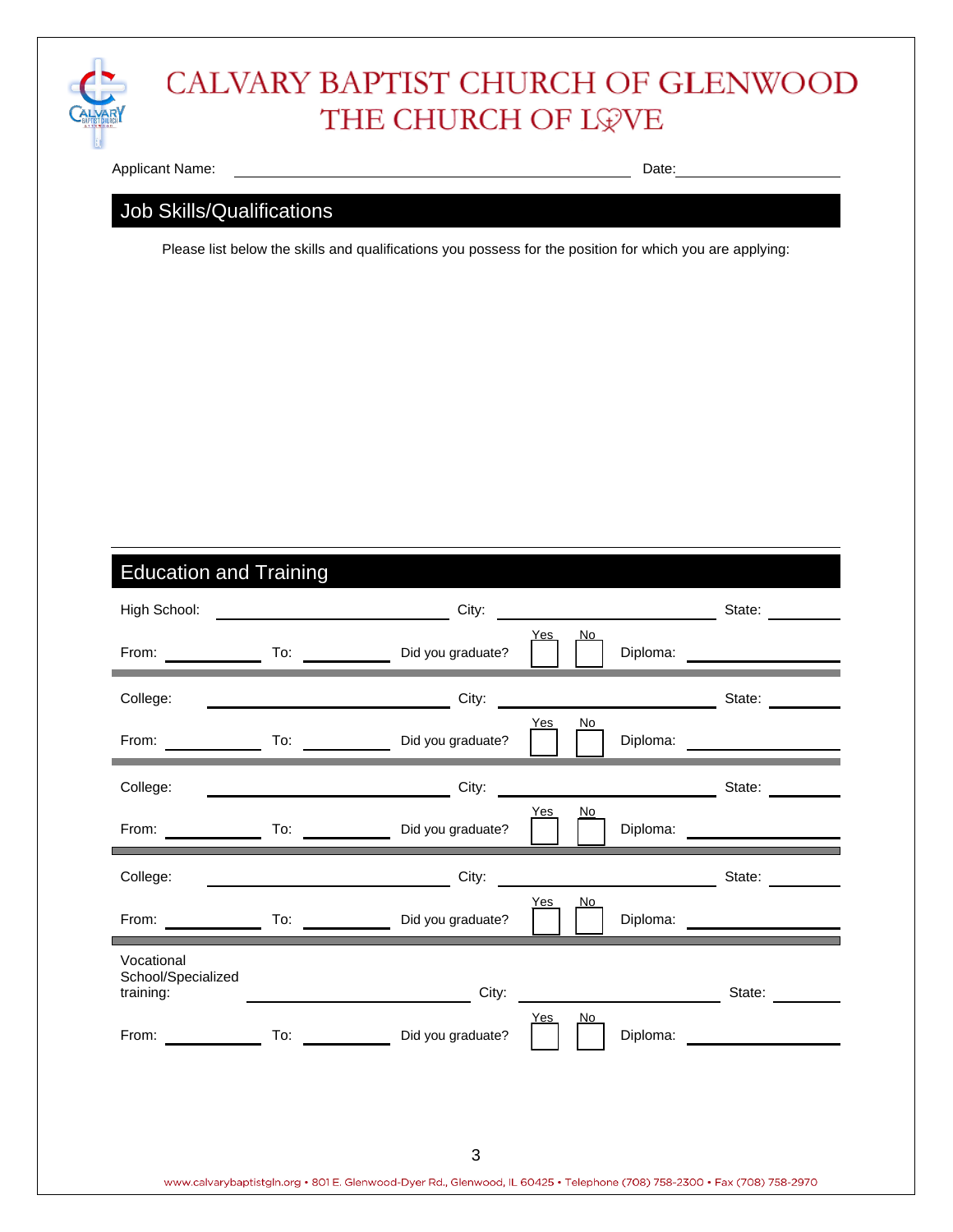### CALVARY BAPTIST CHURCH OF GLENWOOD THE CHURCH OF L\VE

| Applicant Name:                                          | Date:                                                                                                                                                                                                                          |
|----------------------------------------------------------|--------------------------------------------------------------------------------------------------------------------------------------------------------------------------------------------------------------------------------|
| <b>Previous Employment</b>                               |                                                                                                                                                                                                                                |
| <u>Yes</u><br>Have you ever worked for CBCG in the past? | <u>No</u><br>If yes, when?                                                                                                                                                                                                     |
| <u>Yes</u><br>No.<br>Are you a member of CBCG?           |                                                                                                                                                                                                                                |
| Employer Name:                                           | Employer Telephone:                                                                                                                                                                                                            |
| From:                                                    | To:                                                                                                                                                                                                                            |
| Reason for Leaving:                                      |                                                                                                                                                                                                                                |
| Job Title:                                               |                                                                                                                                                                                                                                |
| Responsibilities:                                        |                                                                                                                                                                                                                                |
| Supervisor Name:                                         |                                                                                                                                                                                                                                |
| Employer Address:                                        |                                                                                                                                                                                                                                |
| City, State, Zip Code:                                   | <u>No</u><br><u>Yes</u>                                                                                                                                                                                                        |
| May we contact your previous supervisor for a reference? |                                                                                                                                                                                                                                |
|                                                          |                                                                                                                                                                                                                                |
| Employer Name:                                           | Employer Telephone: The control of the control of the control of the control of the control of the control of the control of the control of the control of the control of the control of the control of the control of the con |
| From:                                                    | To:                                                                                                                                                                                                                            |
| Reason for Leaving:<br>Job Title:                        |                                                                                                                                                                                                                                |
|                                                          |                                                                                                                                                                                                                                |
| Responsibilities:<br>Supervisor Name:                    |                                                                                                                                                                                                                                |
| Employer Address:                                        |                                                                                                                                                                                                                                |
| City, State, Zip Code:                                   |                                                                                                                                                                                                                                |
|                                                          | Yes<br><u>No</u>                                                                                                                                                                                                               |
| May we contact your previous supervisor for a reference? |                                                                                                                                                                                                                                |
| Employer Name:                                           |                                                                                                                                                                                                                                |
| From:                                                    | To:                                                                                                                                                                                                                            |
| Reason for Leaving:                                      |                                                                                                                                                                                                                                |
| Job Title:                                               |                                                                                                                                                                                                                                |
| Responsibilities:                                        |                                                                                                                                                                                                                                |
| Supervisor Name:                                         |                                                                                                                                                                                                                                |
| Employer Address:                                        |                                                                                                                                                                                                                                |
| City, State, Zip Code:                                   |                                                                                                                                                                                                                                |
|                                                          | <u>No</u><br><u>Yes</u>                                                                                                                                                                                                        |
| May we contact your previous supervisor for a reference? |                                                                                                                                                                                                                                |
|                                                          |                                                                                                                                                                                                                                |
|                                                          |                                                                                                                                                                                                                                |
|                                                          |                                                                                                                                                                                                                                |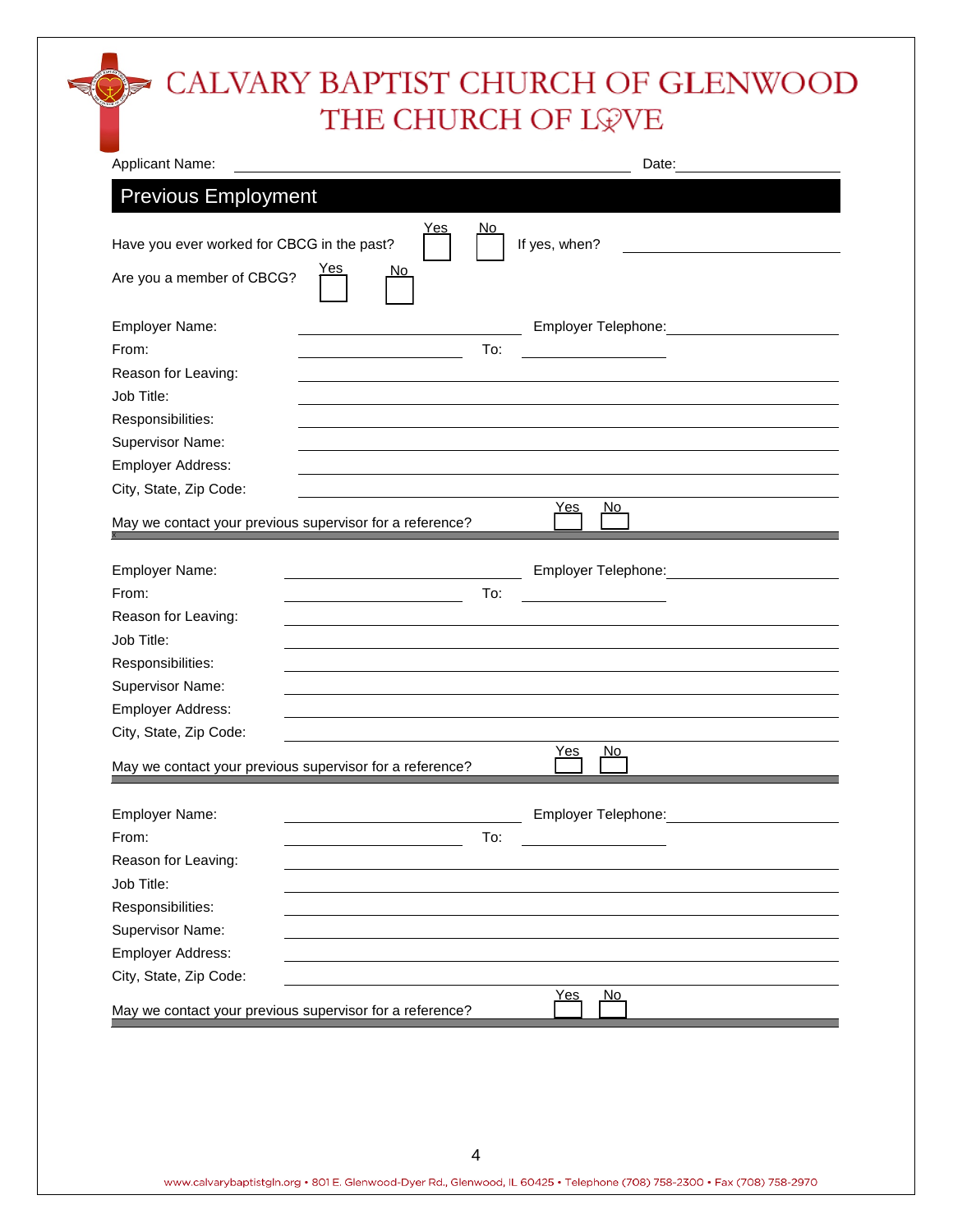### CALVARY BAPTIST CHURCH OF GLENWOOD THE CHURCH OF LOVE

| Applicant Name:                                                                       |                                                                                                     |  |  |  |
|---------------------------------------------------------------------------------------|-----------------------------------------------------------------------------------------------------|--|--|--|
| References                                                                            |                                                                                                     |  |  |  |
|                                                                                       | Please provide 3 personal and/or professional reference(s) below:                                   |  |  |  |
| Full Name:                                                                            |                                                                                                     |  |  |  |
| Company:                                                                              | Phone: Note: Note: Note: Note: Note: Note: Note: Note: Note: Note: Note: Note: Note: Note: Note: No |  |  |  |
| Mailing Address:                                                                      |                                                                                                     |  |  |  |
| Full Name:                                                                            |                                                                                                     |  |  |  |
| Company:<br><u> 1980 - Johann Barbara, martin a</u>                                   |                                                                                                     |  |  |  |
| Mailing Address:                                                                      |                                                                                                     |  |  |  |
|                                                                                       |                                                                                                     |  |  |  |
| Full Name:                                                                            |                                                                                                     |  |  |  |
| Company:                                                                              |                                                                                                     |  |  |  |
| Mailing Address:                                                                      |                                                                                                     |  |  |  |
| <b>Military Service</b>                                                               |                                                                                                     |  |  |  |
|                                                                                       |                                                                                                     |  |  |  |
|                                                                                       | Yes<br>Νo                                                                                           |  |  |  |
| Are you a member of the Armed Services?<br>What branch of the military did you serve? |                                                                                                     |  |  |  |
| What was your military rank when discharged?                                          |                                                                                                     |  |  |  |
| How many years did you serve in the military?                                         |                                                                                                     |  |  |  |
| Type of Discharge:                                                                    |                                                                                                     |  |  |  |
| If other than honorable, explain:                                                     |                                                                                                     |  |  |  |
|                                                                                       | What military skills do you possess that would be an asset for this position?                       |  |  |  |

#### At-Will Employment

The relationship between you and the Calvary Baptist Church of Glenwood is referred to as "employment at will." This means that your employment can be terminated at any time for any reason, with or without cause, with or without notice, by you or the CBCG. No representative of CBCG has authority to enter into any agreement contrary to the foregoing "employment at will" relationship. You understand that your employment is "at will," and that you acknowledge that no oral or written statements or representatives regarding your employment can alter your at-will employment status, except for a written statement signed by you and either our Official Board Chairperson or Personnel Committee Chairperson.

| <b>Applicant Signature:</b> | Date: |  |
|-----------------------------|-------|--|
|                             |       |  |